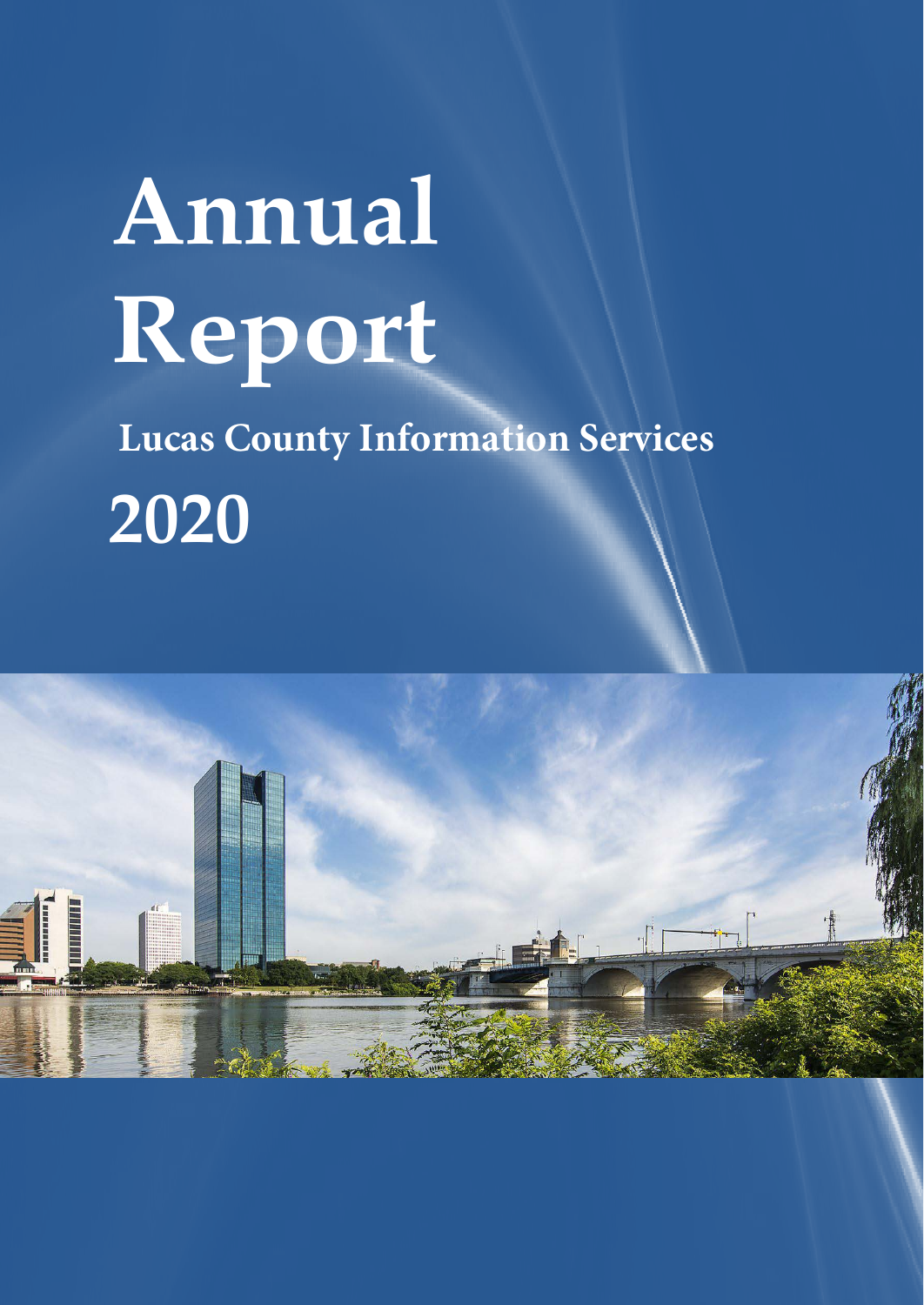## **LUCAS COUNTY DATA PROCESSING BOARD MEMBERS**

- 
- 
- **Ms. Lindsay Webb County Treasurer**
- 
- **Mr. Bernie Quilter Clerk of Courts**
- **Mr. Phil Copeland County Recorder**
- **Mr. Timothy Monaco Board of Elections**
- 
- **Judge David Lewandowski Domestic Relations Court**
- **Mr. Mike Pniewski County Engineer**
- **Ms. Anita Lopez Auditor, Secretary of the Board**
- **Mr. Gary Byers County Commissioner**
	-
- **Judge Gary Cook Common Pleas Court**
	-
	-
	-
- **Ms. Lavera Scott Board of Elections** 
	-
	-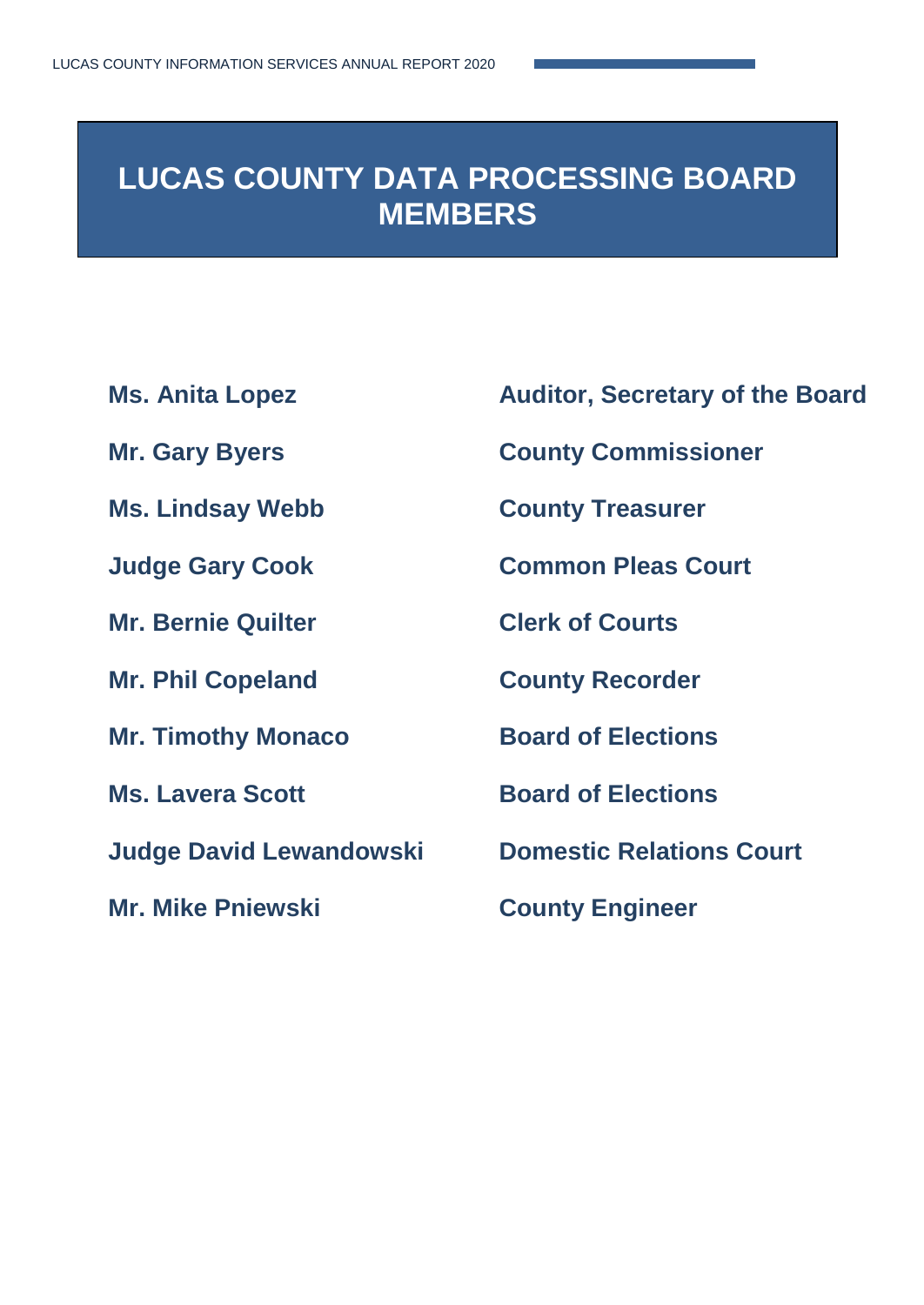

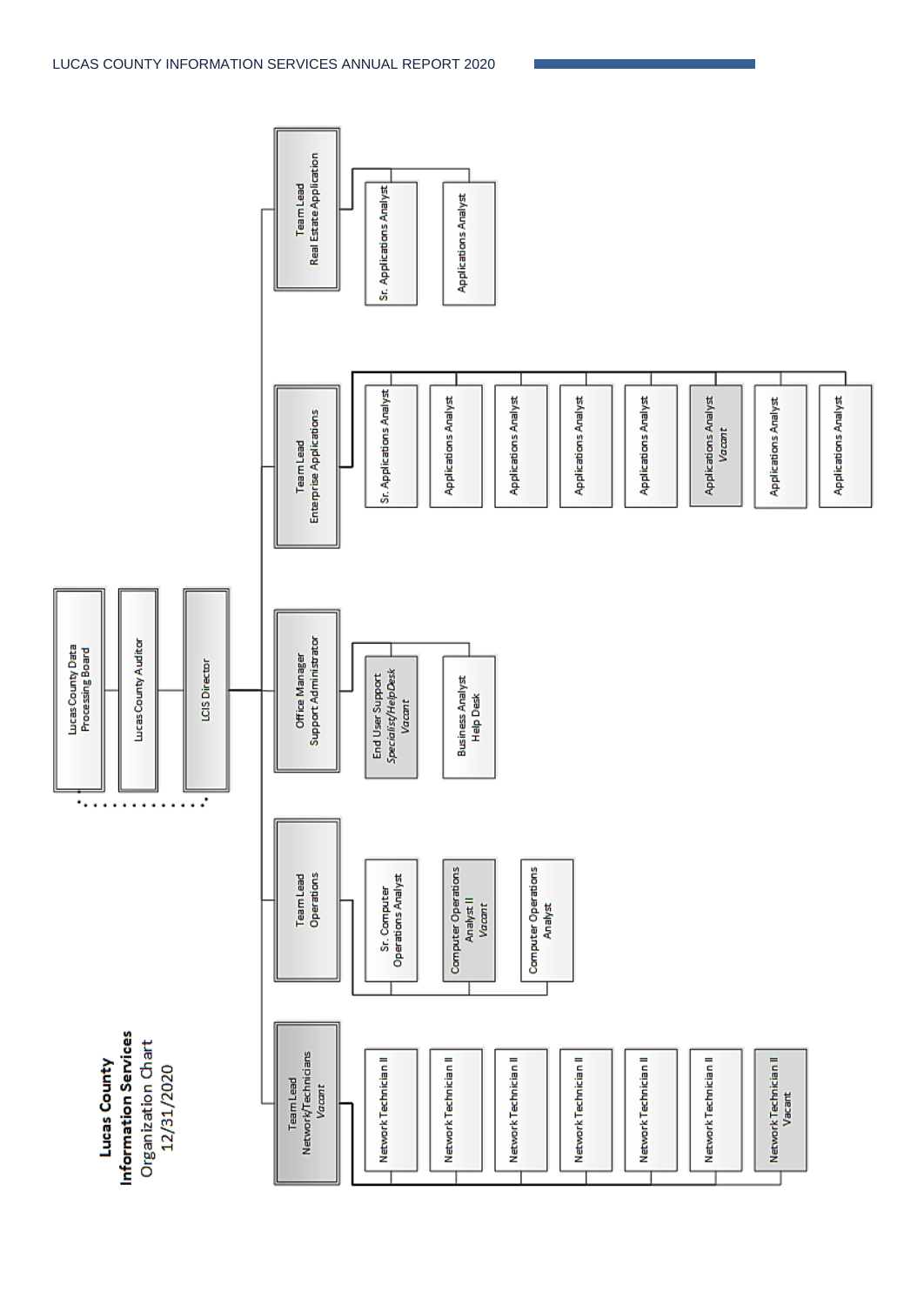### **Lucas County Information Services Staff**

#### **Management / AdministrativeTeam**

Alex Armstrong Director Karen Schnitkey Office Manager

#### **Enterprise Software Team**

| Gianni Carrero        |
|-----------------------|
| <b>Chen Cao</b>       |
| <b>Shawn Russell</b>  |
| Sandra Lewandowski    |
| Joe Szyskowski        |
| <b>James Volschow</b> |
| Udaya Sharma          |
| <b>Michelle Weiss</b> |
| Jeremiah Bauerschmidt |
| <b>Scott Geffe</b>    |

Applications Team Lead **Application Systems Analyst Application Systems Analyst Application Systems Analyst Application Systems Analyst Sr. Application Systems Analyst Application Systems Analyst Application Systems Analyst** Application System Analyst Sr. Application Systems Analyst

#### **Data Center Team**

| Kory Koepfer | Data Center Team Lead                  |
|--------------|----------------------------------------|
| Alan Mason   | <b>Sr. Computer Operations Analyst</b> |
| Joshua Marks | <b>Computer Operations Analyst</b>     |

#### **Network/Client Support Team**

| <b>Tony Bundy</b>    | <b>Network Services Technician II</b> |
|----------------------|---------------------------------------|
| Walter Reed          | <b>Network Services Technician II</b> |
| <b>Ruby Nolen</b>    | <b>Network Services Technician II</b> |
| <b>Chris Veitch</b>  | <b>Network Services Technician II</b> |
| <b>Cherie Muetze</b> | <b>Network Services Technician II</b> |
| Kevin King           | <b>Network Services Technician II</b> |

#### **Administrative Support Team**

Karen Ramsey Business Analyst/Help Desk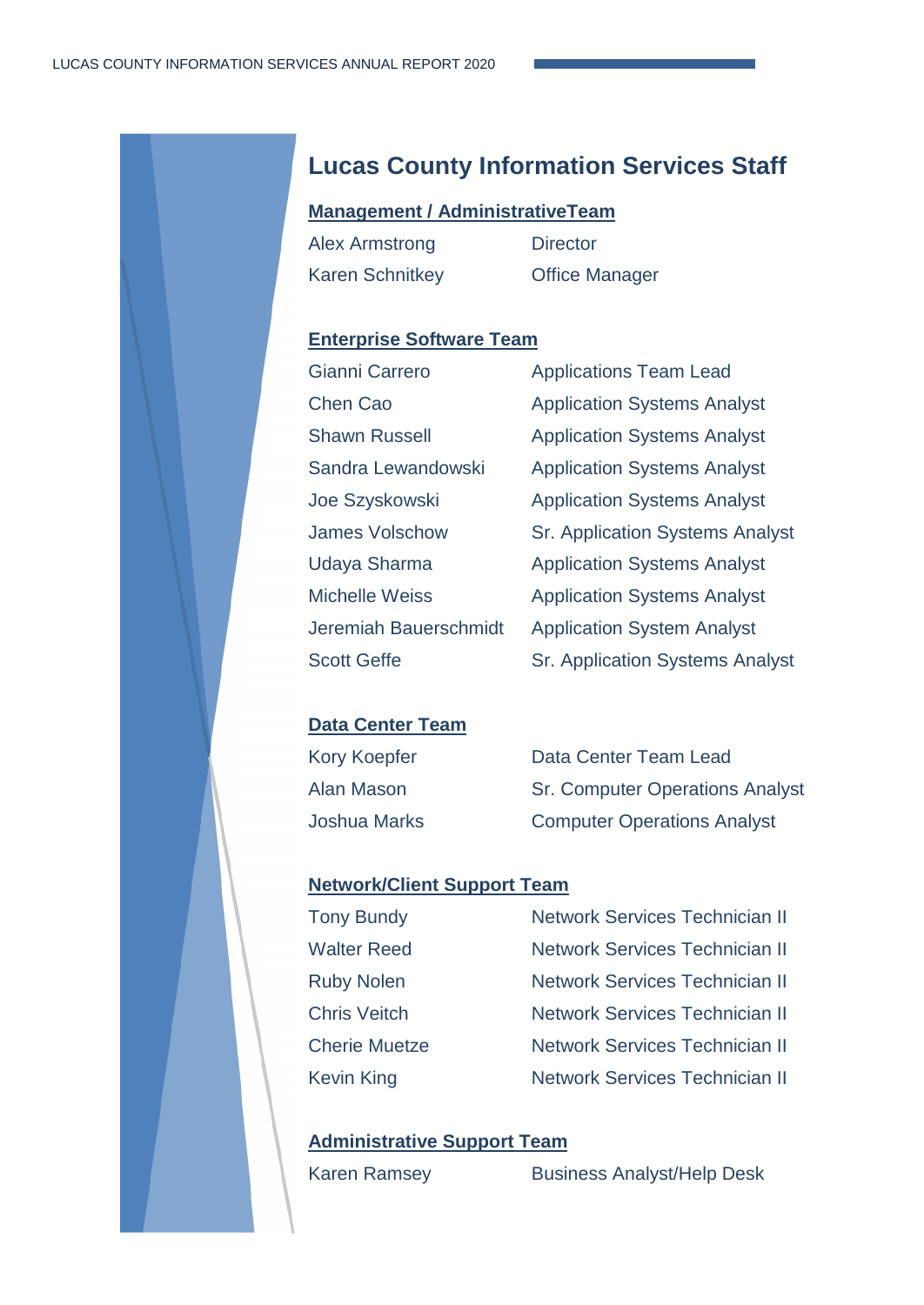## LUCAS COUNTY Information Services

## **LCIS Mission Statement**

The mission of the Lucas County Information Services Department (LCIS) is to provide innovative and effective solutions to achieve the county's service goals and objectives. Our technology philosophy will assist our department to guide and implement systems in the future. The goal of LCIS is to provide the highest quality of service in supporting the network infrastructure, client applications, client equipment and centralized computer systems. These goals will be accomplished through innovative technological leadership and the professionalism, knowledge and integrity of our staff.

## **LCIS Vision Statement**

LCIS delivers "best in practice" information technologies, which forms a foundation for all Lucas County government agencies and services. This foundation supports, improves, and scales to meet the county's business demands.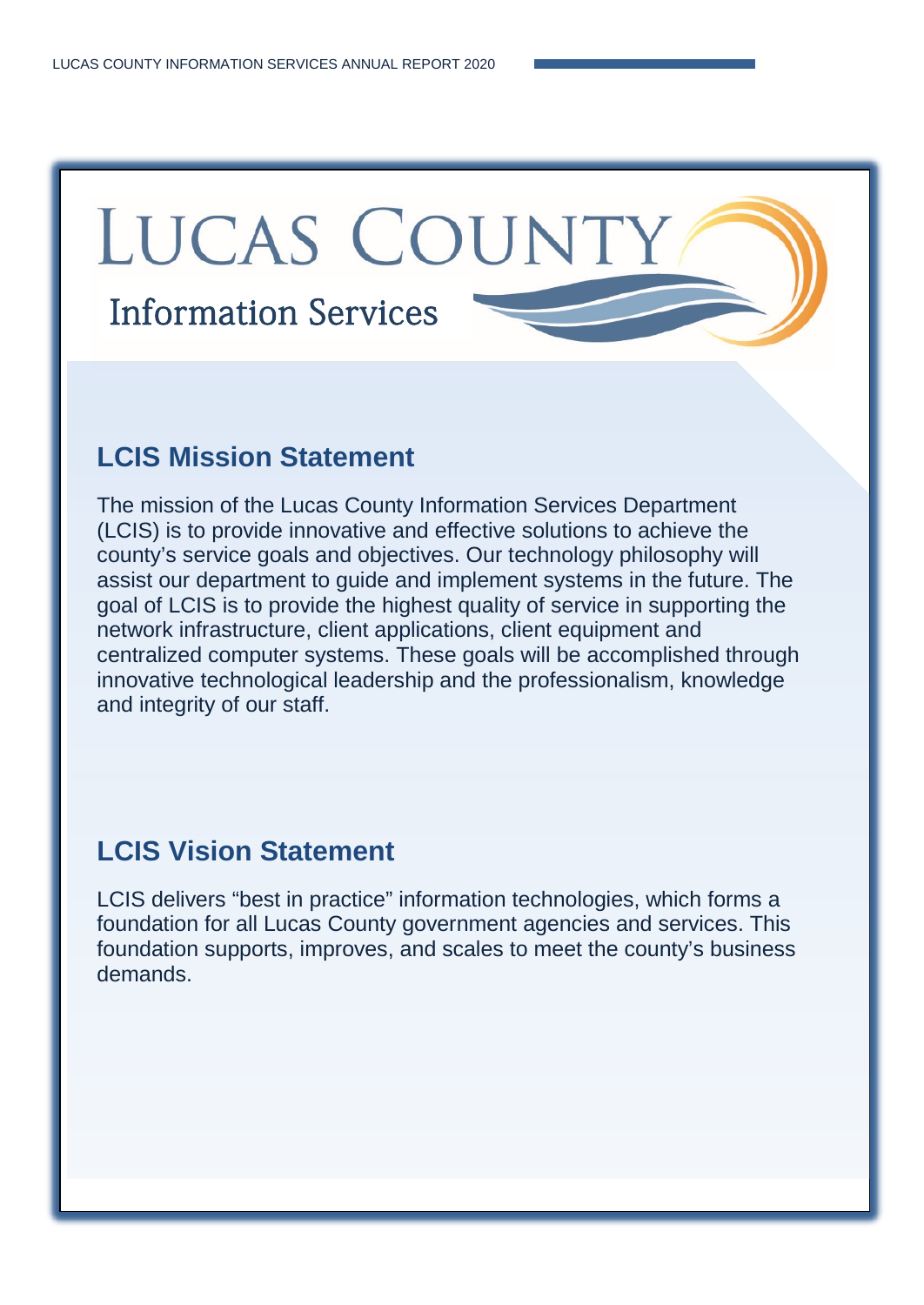**Under administrative oversite of the Lucas County Data Processing Board and Lucas County Auditor, the LCIS Director aligns IT objectives and programs to Lucas County objectives and strategies. The Director's primary role is to plan and implement IT initiatives, establish and enforce IT policies and procedures for on-going support, and to maximize return on investment in IT technologies through shared services and partnerships. The following teams operate under the direction of the LCIS Director:**









#### **Network Technology:**

Daily focus is providing end user hardware and software support as well as access to data storage, deployment and management of our secured networks.

#### **Data Center:**

Tasked with providing and managing data storage for the enterprise as well as ensuring each agency has continuous access to appropriately shared data, and ensuring data redundancy/recoverability.

#### **Enterprise Software:**

The systems and development staff consists of project managers, analysts and developers in the functional areas of Enterprise Resource Planning (ERP), tax accounting & collections, and enterprise solutions via web technologies

#### **Administration:**

Daily focus is with purchasing, contract management, human resource, payroll, web site, help desk support and administrative functions to streamline the department to operate efficiently and productively.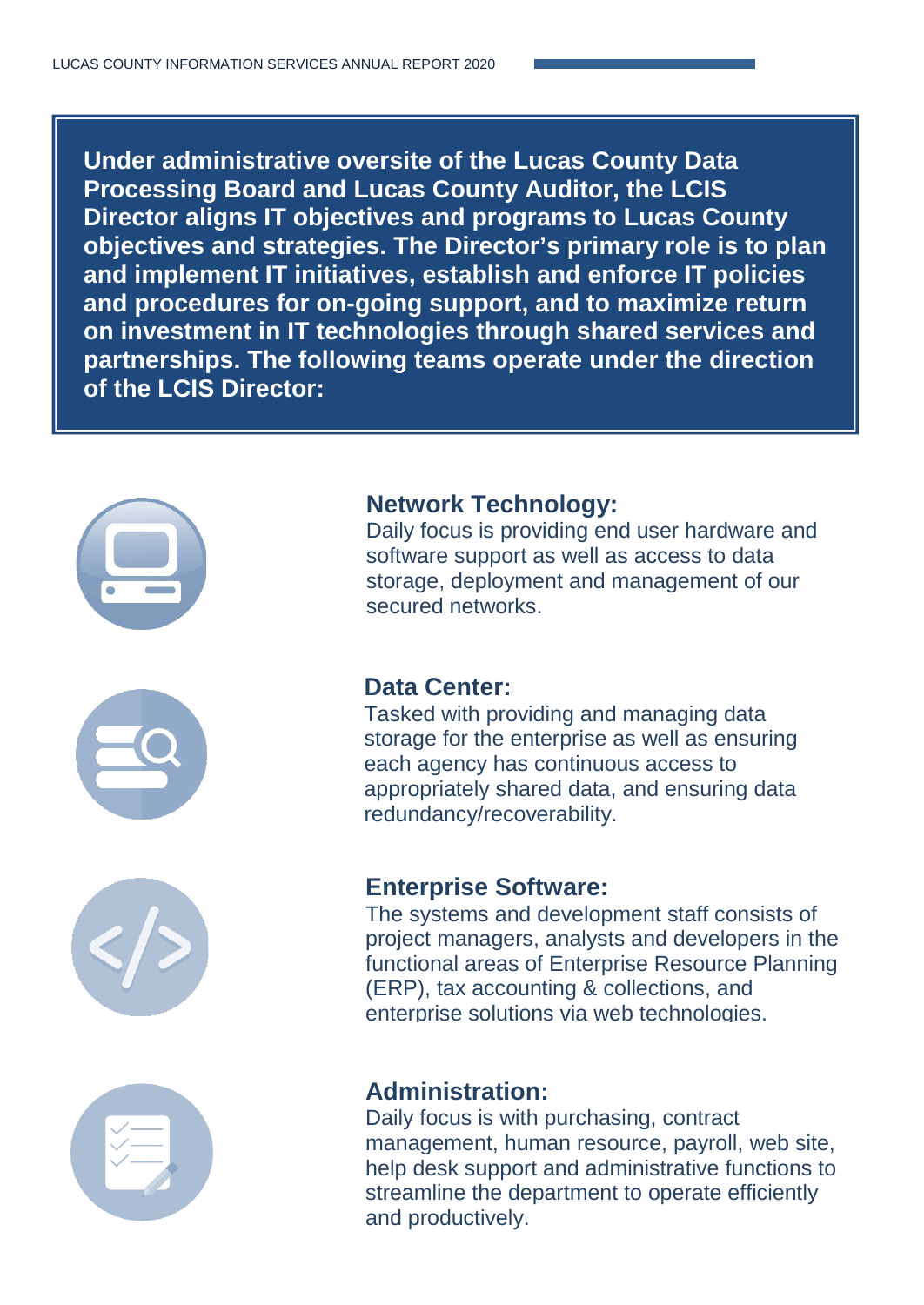## **The Network Technology Team**

#### **Key Accomplishments in 2020**

- $\checkmark$  Responded to 3158 requests for desktop technical support
- $\checkmark$  Installed 461 desktops and 332 laptops/tablets
- $\checkmark$  Maintained Internet Security via the Web Security Appliances
- Upgraded MicroFocus GroupWise software
- $\checkmark$  Assisted with the County Telecom Project
- $\checkmark$  Replaced PCs via the PC Upgrade Project
- $\checkmark$  Deployed Guest Wireless
- $\checkmark$  Assisted the Board of Elections with the State Network Security **Directives**
- $\checkmark$  Maintained exemplary service and support during the pandemic environment

#### **Goals and Initiatives for 2021**

- $\checkmark$  Upgrade uninterruptible power supplies (UPS) to ensure continuity during power disruptions
- $\checkmark$  Replace network access points
- $\checkmark$  Expansion of Web Security Appliance hardware
- $\checkmark$  Implementation of HTTPS filtering/decryption
- $\checkmark$  Migration of Novell server to Windows server platform
- $\checkmark$  Expand wireless coverage
- $\checkmark$  Increase bandwidth
- $\checkmark$  Assist with agency moves and deployment of network
- $\checkmark$  Migrate users from local admins to power users
- $\checkmark$  Upgrade PC's via the PC Acquisition process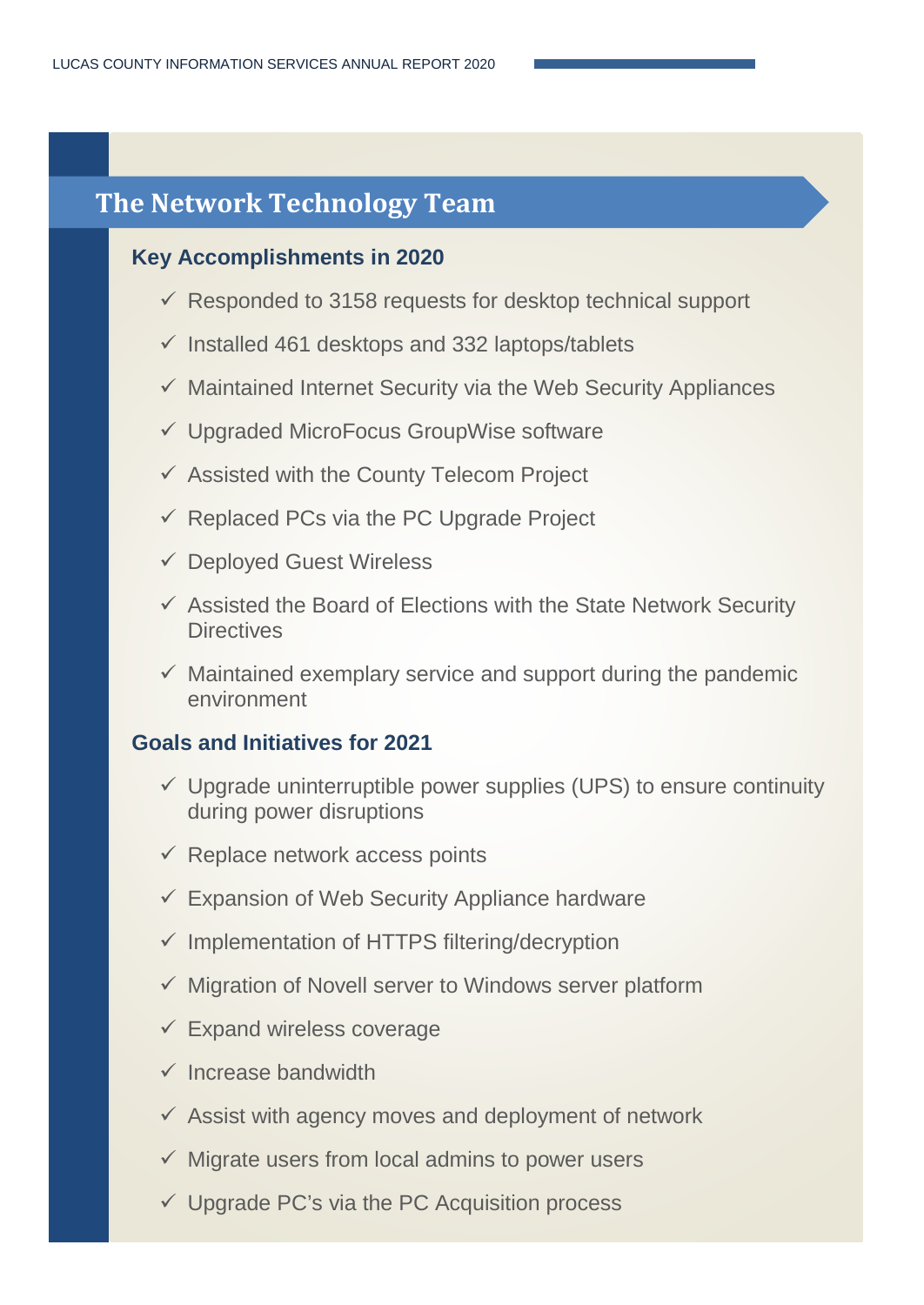### **The Data Center Team**

#### **Key Accomplishments in 2020**

- $\checkmark$  Deployment and configuration of new servers for tax accounting system servers/software upgrade
- $\checkmark$  Support and co-location services for the backup of the new county wide telecom system
- $\checkmark$  Supported the encrypted file transfer solution for the Oracle Cloud Financials System
- $\checkmark$  Assistance to implementation team for the ERP Upgrade Project
- $\checkmark$  Assisted PeopleSoft team with Tax Updates and ACA transfers
- $\checkmark$  Implemented a stand-alone virtual lab environment for server/software upgrade testing
- $\checkmark$  Decommissioned legacy servers
- $\checkmark$  Maintained exemplary service and support by responding to after hours and weekend emergencies and upgrades.

#### **Goals and Initiatives for 2021**

- $\checkmark$  Deployment of new Geographic Information System (GIS) servers Replace network access points
- $\checkmark$  Assist courts with server OS and database upgrade
- Upgrade Microsoft SQL Server environment
- $\checkmark$  Maintain existing equipment and upgrade and deploy new hardware
- $\checkmark$  Deploy new virtual hosts and servers
- $\checkmark$  Upgrade and replace the permanent emergency generator
- $\checkmark$  Deploy auto-backup supplemental AC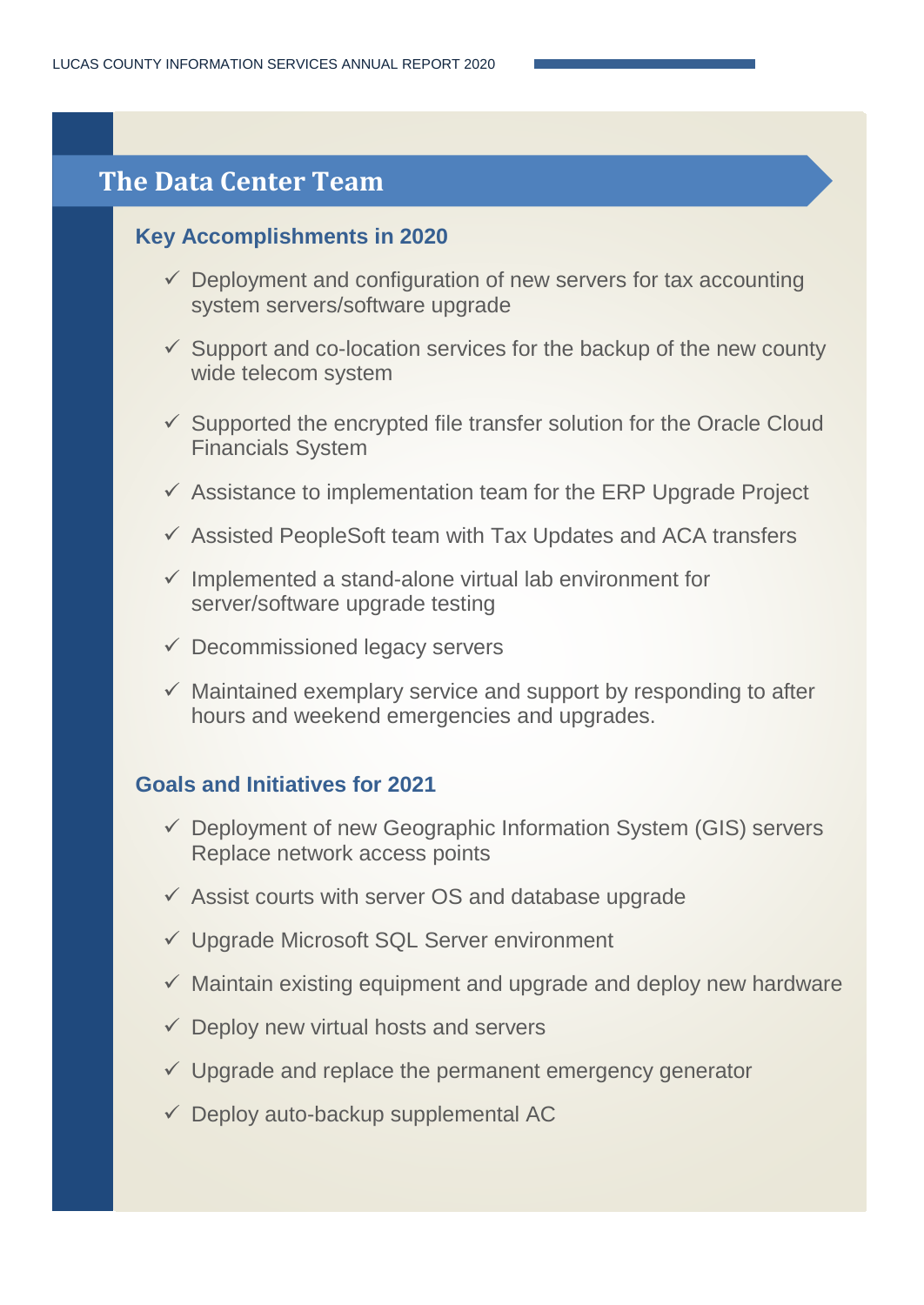## **The Data Center Team The Enterprise Software Team**

## **Key Accomplishments in 2020 Key Accomplishments in 2020**

- $\checkmark$  Supported the Oracle Financials system that went live in early 20 supported the station matterials of  $\checkmark$  Supported the Oracle Financials system that went live in early 2020
- Support and complete the backup of the services for the services for the services of the new county  $\checkmark$  Completed tax and regulatory updates for HCM and SCM
- $\checkmark$  Completed updates regarding business reporting and processing  $S_{\rm eff}$  supported the encrypted file transfer solution for the Oracle Cloud Cloud Cloud Cloud Cloud Cloud Cloud requirements for the Affordable Care Act.
- $\checkmark$  Enhanced Online Dockets
- $\checkmark$  Updated the TimeOff and Dog Tag applications
- $\checkmark$  Migrated applications from the old internal web server to the new internal web server.
- $\checkmark$  Upgraded the OnBase redaction server
- $\checkmark$  Maintained exemplary service and support during the pandemic environment

#### hours and weekend emergencies and upgrades. **Goals and Initiatives for 2021**

- Gollaborate with the implementation partner in HCM upgrade project
	- $\ell$  . A paint of the three geographic International system (GIS) servers defeating  $\ell$  $\checkmark$  Assist with the completion of tax and regulatory updates for PeopleSoft HCM
	- Assist courts with server OS and database upgrade upplication application of  $\mathbb{R}^n$  $\checkmark$  Continue to support the implementation of the Oracle Cloud HCM
	- $\checkmark$  Implement dual factor authentication for Oracle environments
	- $\checkmark$  OnBase software upgrade
	- ✓ Complete OnBase API Certification
	- $\checkmark$  Continue migrating applications to the new web servers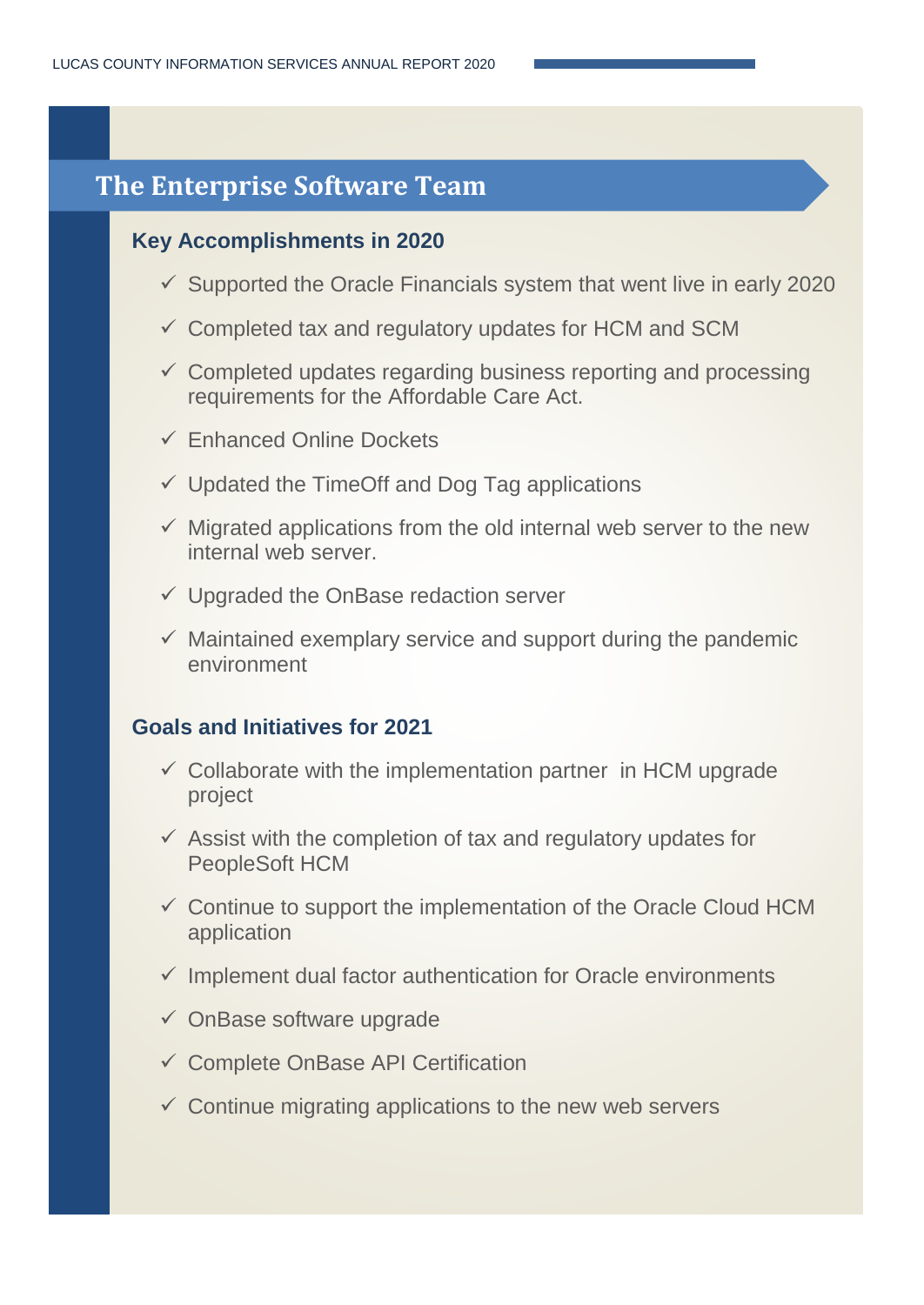## **The Administrative Team**

#### **Key Accomplishments in 2020**

- $\checkmark$  Completed quotes, review and approval of 143 checklists for county IT purchases
- $\checkmark$  Maintained web page audits of all county web pages and assisted agencies with web page updates
- $\checkmark$  Created and published website newsletter to educate and inform county web site content editors
- $\checkmark$  Developed and implemented pandemic safety protocols for office and staff
- $\checkmark$  Enabled HTTPS to be seen by forcing SSL for all county web pages
- $\checkmark$  Began web site upgrade project for County Engineer
- $\checkmark$  Developed work order standards policy and procedures for LCIS teams to promote efficiency and improve the customer's experience
- $\checkmark$  Began reorganization and inventory of LCIS bench room

#### **Goals and Initiatives for 2021**

- $\checkmark$  Complete annual CivicPlus web page and ADA compliance audit
- $\checkmark$  Continue to develop and update Departmental Policies and Procedures including IT Purchasing and PC Acquisition policies
- $\checkmark$  Complete Engineer web page upgrade project
- $\checkmark$  Hire and onboard new Admin Support, Operations, Network and Enterprise software staff
- $\checkmark$  Create System Status Update web page
- $\checkmark$  Implement work order standards policy for LCIS teams
- $\checkmark$  Assist in State of Ohio IT Audit
- $\checkmark$  Reorganization and inventory of LCIS bench room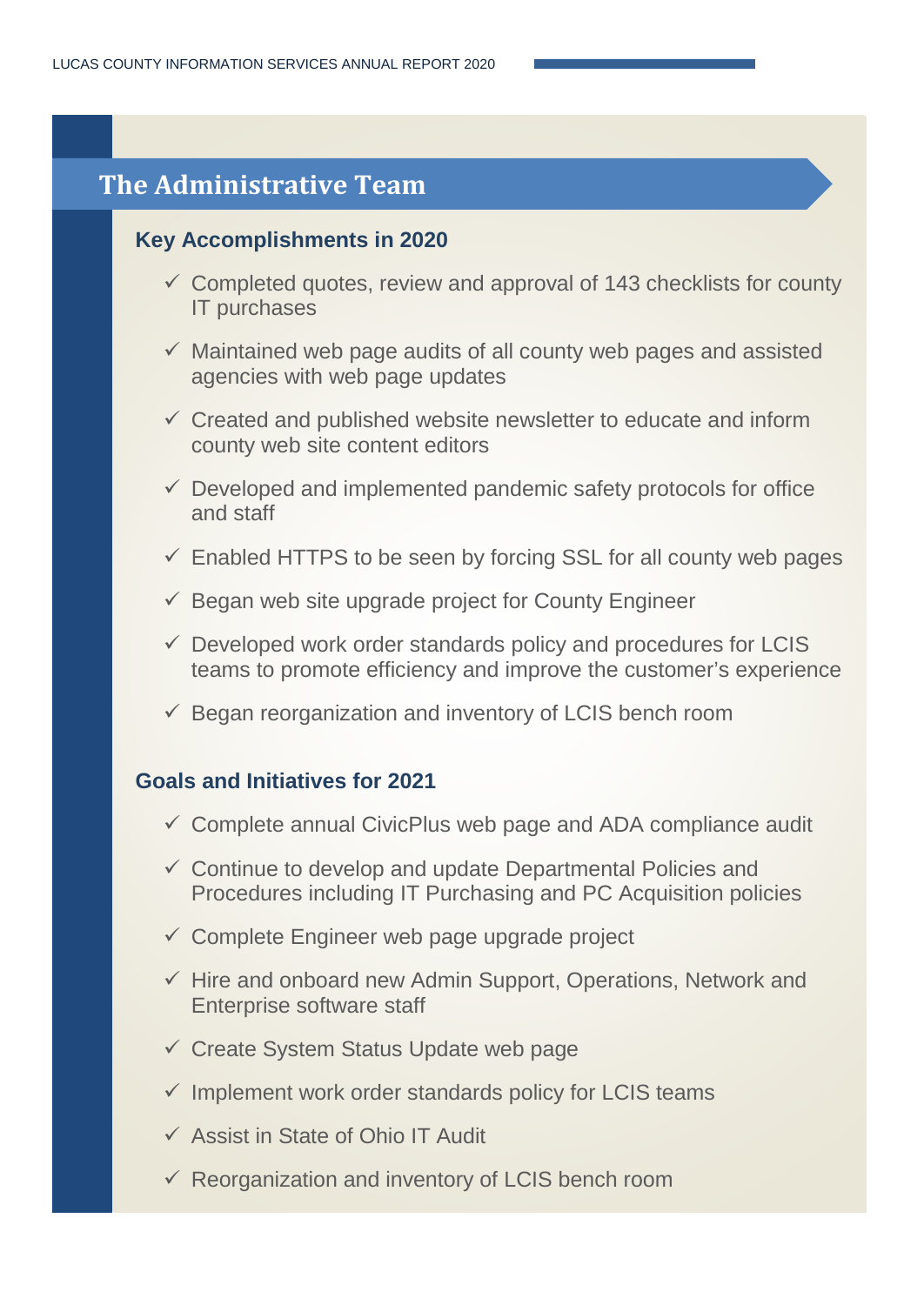

## **2020 Budget Development**

LCIS senior staff continue to evaluate the financial resources needed in order to enable cost containment throughout Lucas County and its agencies by placing an emphasis on information technology solutions delivered on an enterprise level.

2020 presented a new set of challenges with the world wide pandemic and subsequent budget cuts across Lucas County. Despite these financial constraints and cuts, LCIS was able to continue to provide a high level of service to Lucas County agencies. The following outline presents the steps that LCIS senior management utilized in the development and management of our 2020 operating plan.

## **Operating Plan Approach**

- $\triangleright$  Focus is on cost containment and meeting budgetary requirements set by the Office of Management and Budget and County Administration.
- $\triangleright$  Concentration on key projects and production support of mission critical systems.
- Focus on reducing server hardware needs and corresponding support contracts through virtualization and 3<sup>rd</sup> party support providers.
- $\triangleright$  Reduction of application support commitments through purchased solutions.
- $\triangleright$  Focus on an enterprise shared services model wherever possible.
- $\triangleright$  Leverage enterprise-class solutions whenever possible to ensure future scalability and flexibility to allow for more agile environments and reduction of duplicated effort.
- Leverage supplier relationships to take advantage of lowest cost support and equipment pricing.
- $\triangleright$  Several team positions were left vacant for the 2020 year in order to meet budget cuts.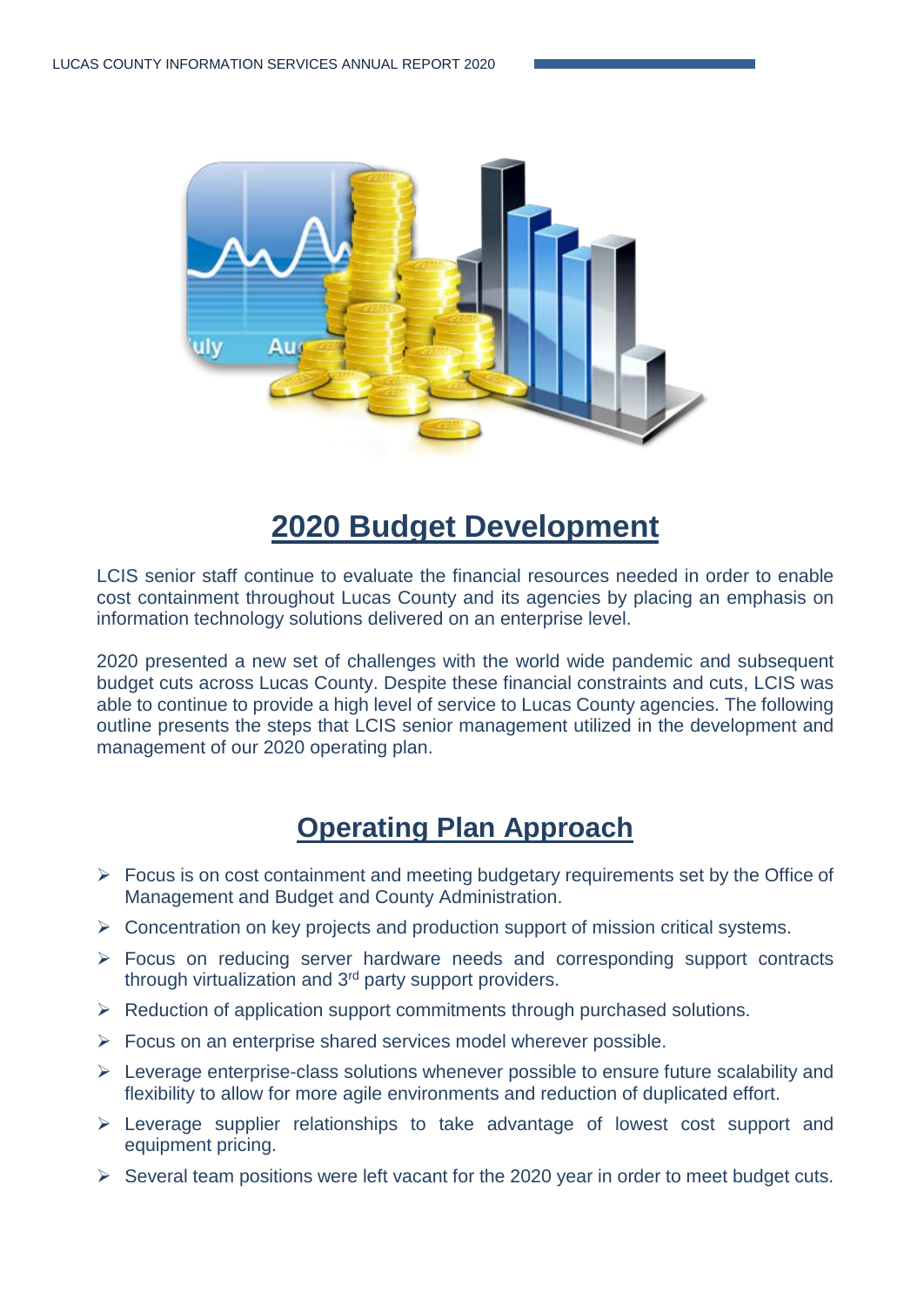## **Lucas County Information Services Operational Budget**

|                                   | 2017        | 2018        | 2019        |
|-----------------------------------|-------------|-------------|-------------|
| <b>Salaries</b>                   | \$1,622,218 | \$1,626,631 | \$1,652,897 |
| Opers                             | \$235,014   | \$222,713   | \$231,406   |
| Fica                              | \$24,341    | \$22,280    | \$23,967    |
| Allowances                        | \$2,640     | \$2,820     | \$2,640     |
| Allowances - Mileage              | \$10        |             | \$0         |
| <b>Contract Services</b>          | \$264,735   | \$196,045   | \$195,225   |
| <b>Contract Repairs</b>           | \$10,250    | \$13,250    | \$10,800    |
| <b>Professional Services</b>      | \$500       | \$650       | \$650       |
| Fees                              | \$500       | \$280       | \$100       |
| <b>Supplies</b>                   | \$2,990     | \$1,943     | \$2,000     |
| <b>Office Supplies</b>            | \$2,000     | \$2,495     | \$2,000     |
| Postage                           | \$50        | \$50        | \$30        |
| Gasoline                          | \$100       | \$100       | \$50        |
| <b>Advertising &amp; Printing</b> | \$500       | \$249       | \$200       |
| Copying                           | \$50        | \$50        | \$0         |
| Telecommunications                | \$25,000    | \$25,200    | \$27,000    |
| Training                          | \$22,500    | \$9,821     | \$4,550     |
| <b>Miscellaneous</b>              | \$0         | \$0         | \$0         |
| Equipment                         | \$40,000    | \$0         | \$2,500     |
| <b>Equipment Parts</b>            | \$2,000     | \$1,684     | \$1,000     |
| Software & Support                | \$510,731   | \$570,305   | \$624,760   |
| <b>Total</b>                      | \$2,766,129 | \$2,696,566 | \$2,781,775 |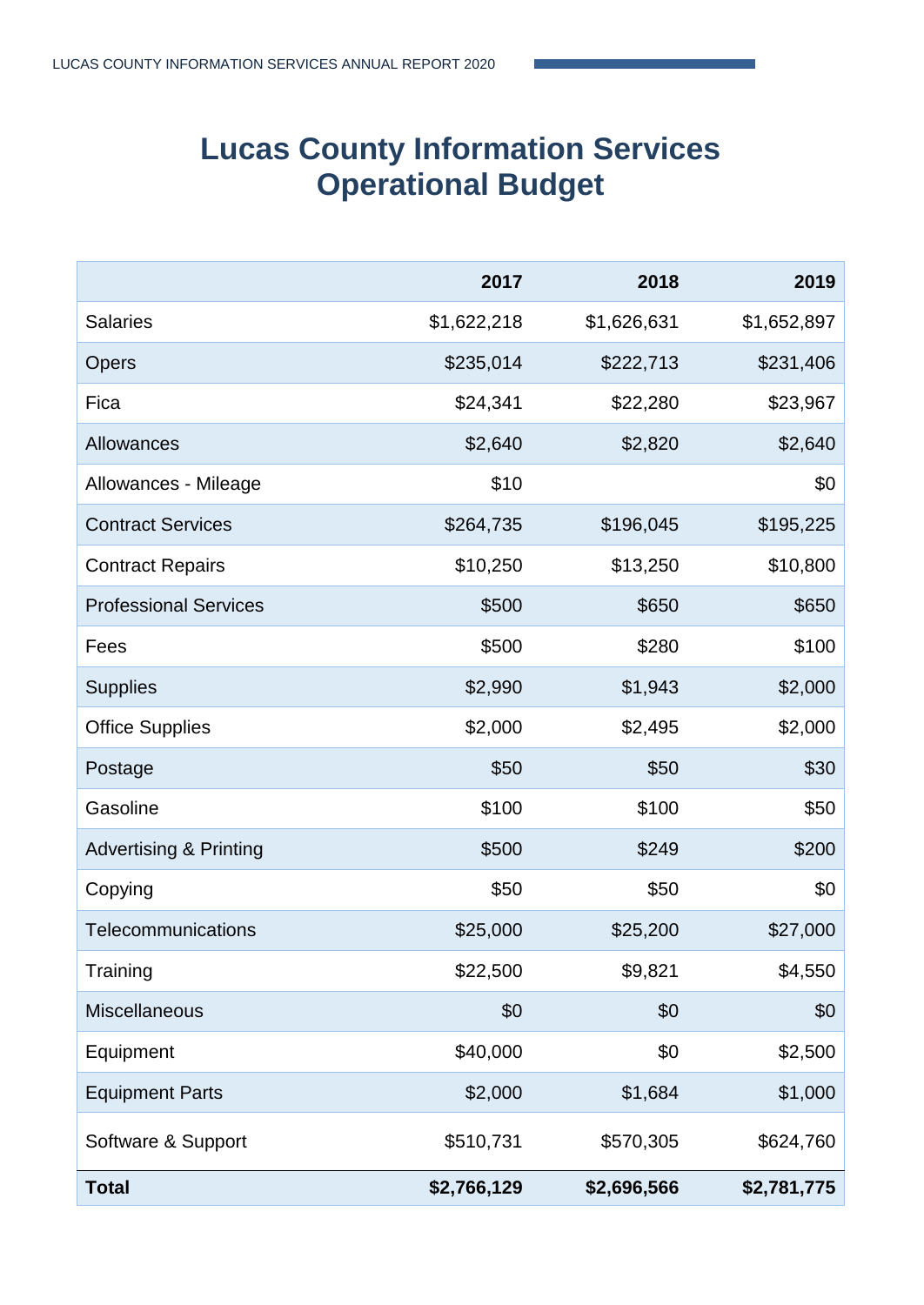## **Lucas County Information Services Operational Expenses**

|                               | 2017        | 2018        | 2019        |
|-------------------------------|-------------|-------------|-------------|
| <b>Salaries</b>               | \$1,556,356 | \$1,626,631 | \$1,680,927 |
| <b>Opers</b>                  | \$217,448   | \$222,713   | \$231,714   |
| Fica                          | \$21,439    | \$22,281    | \$23,010    |
| Allowances                    | \$2,640     | \$2,820     | \$1,488     |
| Allowances - Mileage          | \$10        | \$0         | \$19        |
| <b>Contract Services</b>      | \$188,522   | \$184,394   | \$275,845   |
| <b>Contract Repairs</b>       | \$6,260     | \$8,040     | \$13,815    |
| <b>Professional Services</b>  | \$392       | \$648       | \$650       |
| <b>Supplies</b>               | \$2,757     | \$2,221     | \$1,627     |
| <b>Office Supplies</b>        | \$1,482     | \$2,407     | \$2,827     |
| Postage                       | \$25        | \$11        | \$12        |
| Gasoline                      | \$0         | \$0         | \$0         |
| <b>Advertising / Printing</b> | \$165       | \$55        | \$55        |
| Copying                       | \$0         | \$0         | \$0         |
| Telecommunications            | \$20,289    | \$24,927    | \$12,679    |
| Training                      | \$9,015     | \$9,737     | \$5,531     |
| <b>Miscellaneous</b>          | \$0         | \$0         | \$0         |
| Fees                          | \$97        | \$234       | \$40        |
| Equipment                     | \$14,705    | \$0         | \$50,721    |
| <b>Equipment Parts</b>        | \$327       | \$1,683     | \$925       |
| Software & Support            | \$523,106   | \$569,320   | \$466,005   |
| <b>Total</b>                  | \$2,565,035 | \$2,678,122 | \$2,767,890 |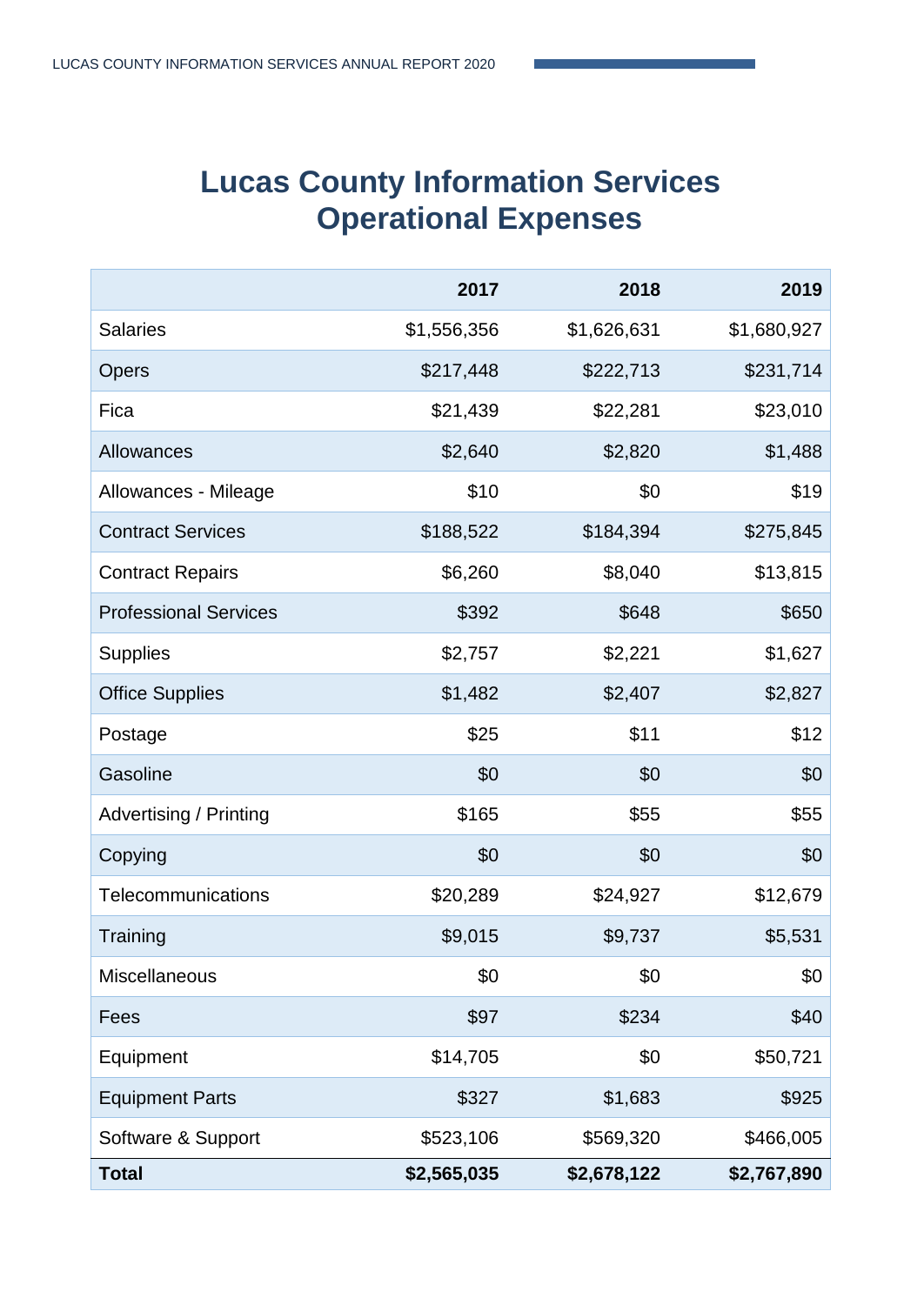## **By The Numbers**



## **2020 Work Orders**

| <b>Work Area</b>        | <b>Total</b> |
|-------------------------|--------------|
| Admin                   | 25           |
| <b>End User Support</b> | 854          |
| Web Site Support        | 154          |
| <b>HCM</b>              | 1069         |
| <b>Financials</b>       | 872          |
| Applications            | 275          |
| Data Center             | 108          |
| Networking              | 3158         |
| <b>Taxation</b>         | 174          |
| <b>Total</b>            | 6689         |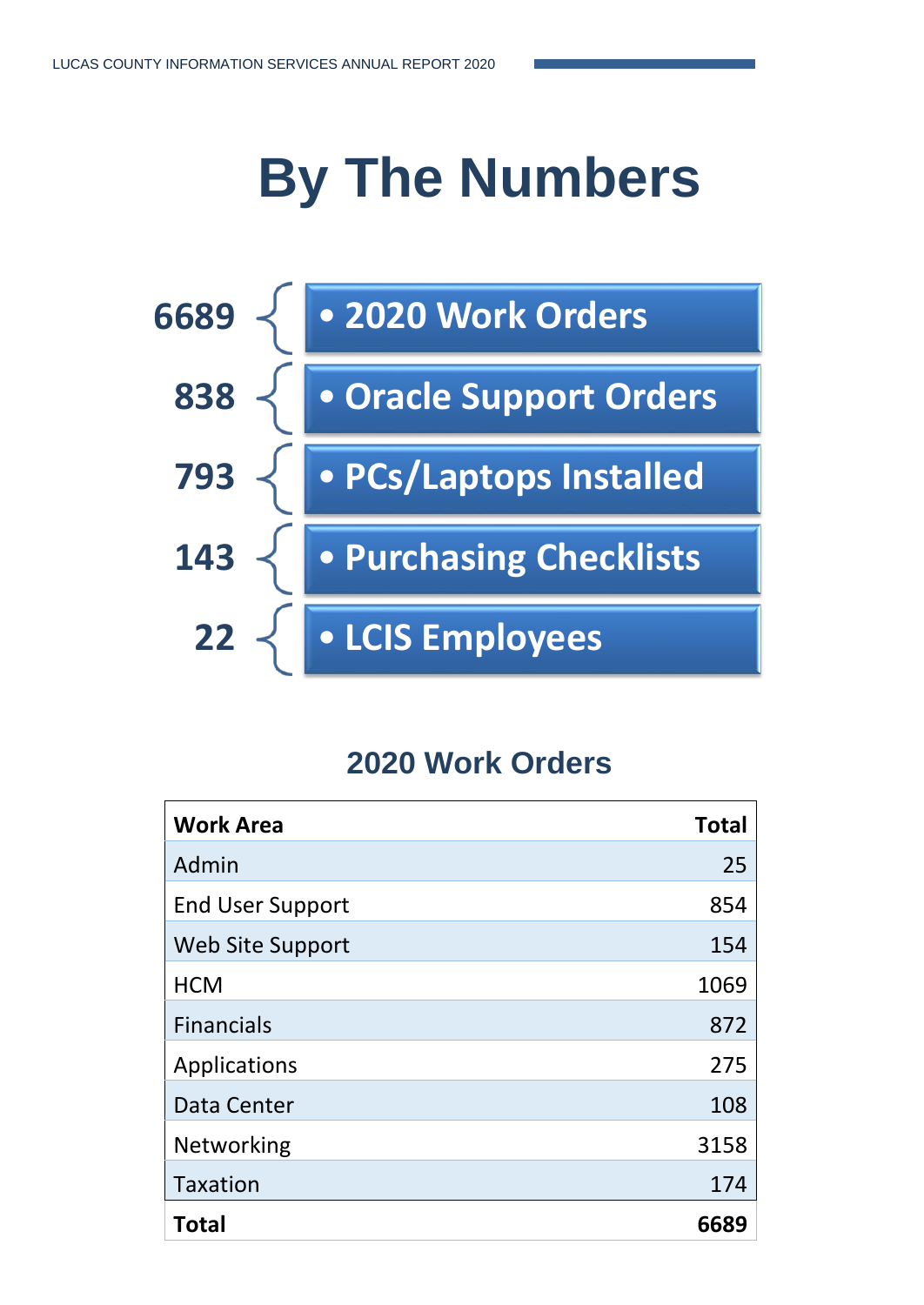## **2020 Work Orders By Agency**

| <b>Agency</b>                               | <b>Hours</b> | <b>Total</b> |
|---------------------------------------------|--------------|--------------|
| <b>Adult Probation</b>                      | 94.89        | 79           |
| <b>Appeals Court - Sixth District</b>       | 150.29       | 68           |
| Auditor                                     | 3016.7       | 492          |
| <b>Auditor - Real Estate Division</b>       | 866.69       | 172          |
| <b>BDD</b>                                  | 159.19       | 129          |
| <b>Board of Commissioners</b>               | 227.1        | 131          |
| <b>Board of Developmental Disabilities</b>  | 114.45       | 35           |
| <b>Board of Elections</b>                   | 307.05       | 226          |
| <b>Board of Health</b>                      | 354.82       | 354          |
| <b>Building Regulation</b>                  | 51.49        | 31           |
| <b>Centralized Drug Testing</b>             | 2.26         | 5            |
| <b>Child Support Enforcement Agency</b>     | 15.6         | 20           |
| <b>Children Services Board (CSB)</b>        | 832.14       | 318          |
| <b>Clerk of Courts</b>                      | 1086.43      | 182          |
| Coroner                                     | 20.42        | 14           |
| <b>Correctional Treatment Facility</b>      | 70.28        | 95           |
| <b>County Engineer</b>                      | 320.04       | 199          |
| County Jail                                 | 2.47         | 5            |
| Court Services, Common Pleas Court          | 1063.88      | 398          |
| Dog Warden                                  | 107.77       | 97           |
| <b>Domestic Relations Court</b>             | 592.58       | 88           |
| <b>Electronic Monitoring</b>                | 21.66        | 17           |
| <b>Emergency Management Agency</b>          | 51.41        | 19           |
| <b>Emergency Medical Services (EMS)/910</b> | 62.28        | 63           |
| <b>Employee Benefits/Wellness</b>           | 38.9         | 45           |
| Enterprise                                  | 17702.69     | 347          |
| <b>Facilities</b>                           | 78.33        | 103          |
| <b>Family Council</b>                       | 102.38       | 21           |
| <b>Human Resources</b>                      | 95.54        | 180          |
| <b>Information Services</b>                 | 364.26       | 192          |
| Jail/Corrections Center                     | 22.1         | 24           |
| <b>Job and Family Services</b>              | 220.08       | 216          |
| Juvenile Court                              | 599.8        | 427          |
| LandBank                                    | 28.66        | 29           |
| Law Library                                 | 26.12        | 15           |
| <b>Mental Health Recovery</b>               | 40.73        | 27           |
| Office of Management & Budget               | 592.88       | 169          |
| <b>Olander Park</b>                         | 6.56         | 14           |
| Planning and Development                    | 140.55       | 116          |